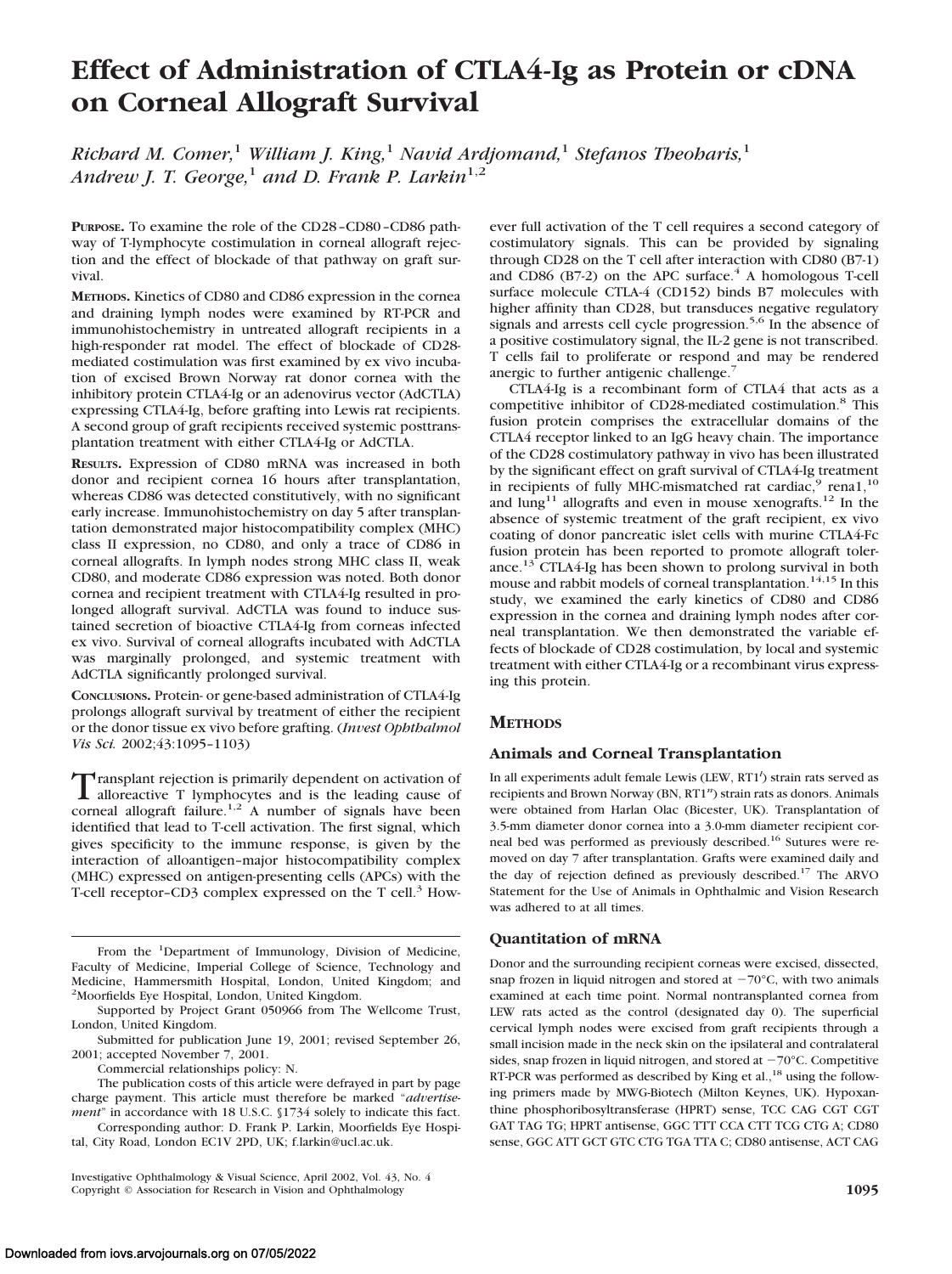

**FIGURE 1.** Expression of CD80 and CD86 mRNA in cornea and draining lymph nodes. Messenger RNA is expressed as picomoles of the competitor sample at the point of equivalence per corneal sample. CD80 mRNA was not detected in normal donor or recipient cornea  $\Box$ ). Levels of expression were increased, albeit remaining at a low level, 16 hours after grafting in both donor and recipient corneas with similar expression seen at days 3 and 5 (O, syngeneic graft;  $\bullet$ , allogeneic graft). CD86 mRNA was constitutively expressed in both central and peripheral cornea, with no detectable change at any time point after transplantation (**A**). CD80 and CD86 mRNA were constitutively expressed in draining lymph nodes, with no detectable difference after transplantation (**B**).

TTA TGT TGG GGG TAG G; CD86 sense, TCT CAG ATG CTG TTC CTG TG; and CD86 antisense, GTA GGT TTC GGG TAT CCT TG.

Deletional competitor plasmids were generated as previously described,<sup>19,20</sup> using the appropriate deletion primers followed by TA cloning (Invitrogen, Groningen, The Netherlands). The CD80 sense deletion primer sequence was GGC ATT GCT GTC CTG TGA TTA CAG TAC AAG AAC CGG AC and the CD86 sense deletion primer was TCT CAG ATG CTG TTC CTG TGC GGT TCT GTA CGA ACA. For each mRNA, the point of equivalence on competitive RT-PCR was determined (i.e., the point at which the *Taq* polymerase amplified an equivalent amount of both the wild-type product and the competitor plasmid product).<sup>18</sup>

# **Immunohistochemistry**

Immunohistochemistry was performed on  $5-\mu$ m-thick cryostat sections of frozen, excised, whole cornea, with two animals examined at each time point. After acetone fixation, mouse monoclonal antibodies specific for rat MHC class II (MCA95, diluted 1:5, Serotec, Oxford, UK), CD80, and CD86 (clones 3H5 and 24F, respectively, both diluted 1:100; gifts from Hideo Yagita, Juntendo University School of Medicine, Japan) were used as primary antibodies. Biotinylated goat antimouse antibody (Dako, Glostrup, Denmark) was used as a secondary antibody at 1:100 dilution in 3% rat serum (Sigma, Poole, UK), followed by streptavidin-peroxidase complex (Dako). Sections were then incubated in diaminobenzidine chromogen (Sigma) and counterstained with hematoxylin. Appropriate positive and negative controls were used for each antibody.

# **Production and Quantitation of CTLA4-Ig**

CTLA4-Ig, comprising mouse CTLA4 linked to a human Ig domain, was purified by protein A chromatography from the supernatant of transfected J588L cells to 200  $\mu$ g/mL, as previously described.<sup>21</sup> Levels of CTLA4-Ig fusion protein were measured by sandwich ELISA $^{22}$  as follows, in brief. ELISA plates (NalgeNunc International, Roskilde, Denmark) were coated with a rabbit anti-human IgG  $\gamma$ -chain-specific antibody diluted at 1:500 (Dako) in  $0.1$  M NaHCO<sub>3</sub> (pH  $9.6$ ) and incubated for 1 hour at  $37^{\circ}$ C in 5% CO<sub>2</sub>. Plates were washed three times with PBS and 0.1% Tween after each step. The plate was then blocked with 2% milk for 30 minutes, before adding the standards (human  $\text{IgG}_1$ ; Sigma) or samples in triplicate to each well, and incubated for 1 hour at 37°C. The secondary antibody was a biotinylated goat anti-human IgG  $\gamma$ -chain-specific antibody used at a dilution of 1:5000 (Dako), after which a streptavidin-horseradish peroxidase (HRP)–conjugated enzyme (Dako) was added at a concentration of 1:1000 and the plate reincubated for 30 minutes at  $37^{\circ}$ C. A  $3,3',5'$ 5tetramethylbenzidine (TMB) single-solution substrate (Cambridge Bioscience, Cambridge, UK) was then added and the reaction allowed to develop for 15 minutes before it was stopped by the addition of 50  $\mu$ L 5%  $H<sub>2</sub>SO<sub>4</sub>$  to all wells. Plates were read at 450 nm, with a microtiter plate reader (Titretek Multiscan MCC 340; Laboratory Systems, Basingstoke, UK). Functional activity was quantified in one-way BN-LEW mixed-lymphocyte reactions (MLRs). These were performed as described,<sup>23</sup> using  $5 \times 10^5$ /mL irradiated BN splenocytes as stimulators and  $5 \times 10^5$ /mL LEW lymph node cells as responders in 200  $\mu$ L medium/well.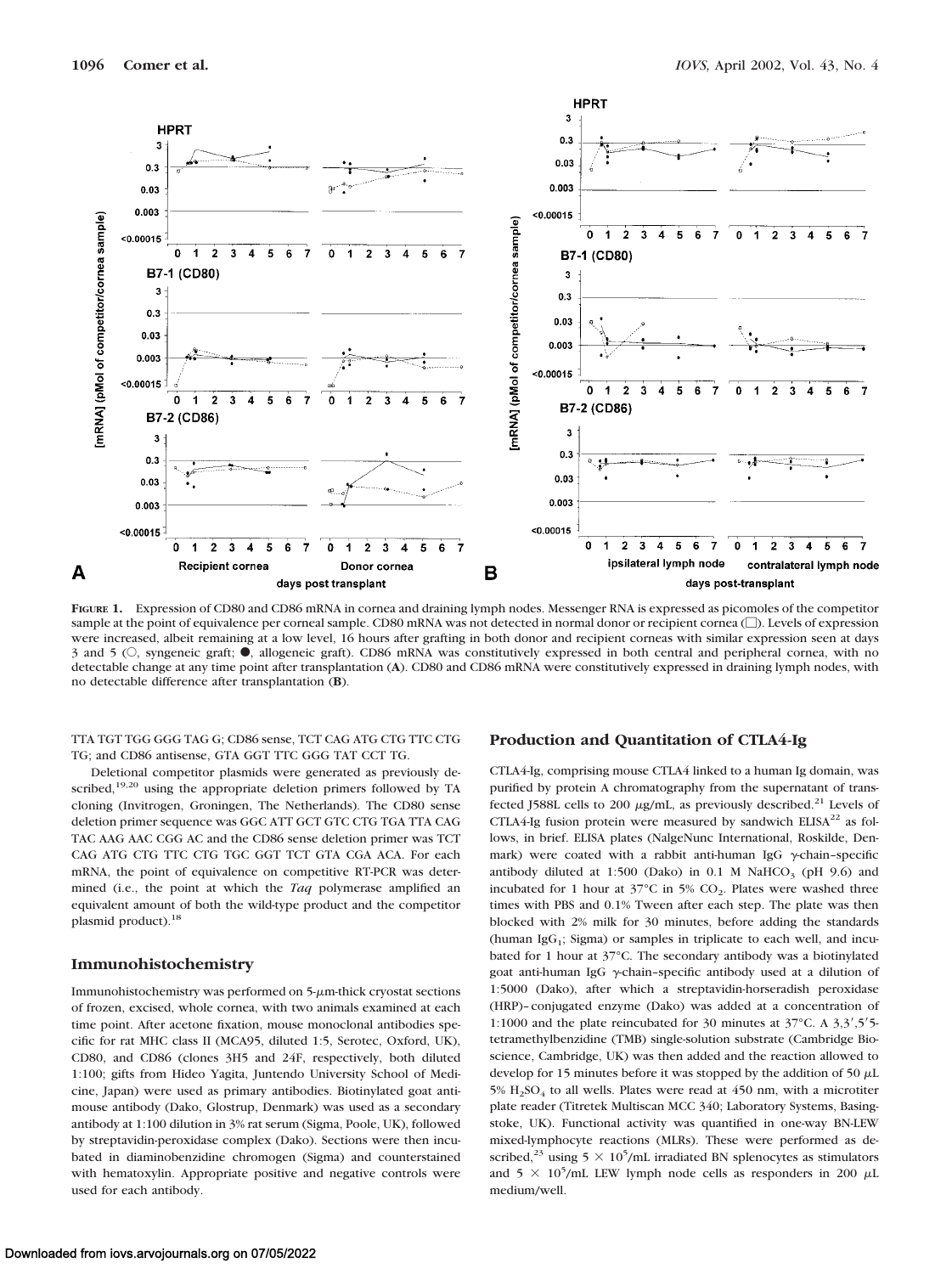



**FIGURE 2.** Expression of APC markers 5 days after transplantation of allogeneic cornea. Immunoperoxidase staining of donor cornea: (**A**) moderate  $(++)$  staining for MHC class II, (**B**) no staining for CD80, (**C**) no staining for CD86. Immunoperoxidase staining of draining lymph nodes: (**D**) strong  $(+++)$  staining for MHC class II, (**E**) moderate staining for CD86, (F) weak (+) staining for CD80. Scale bar, 50  $\mu$ m.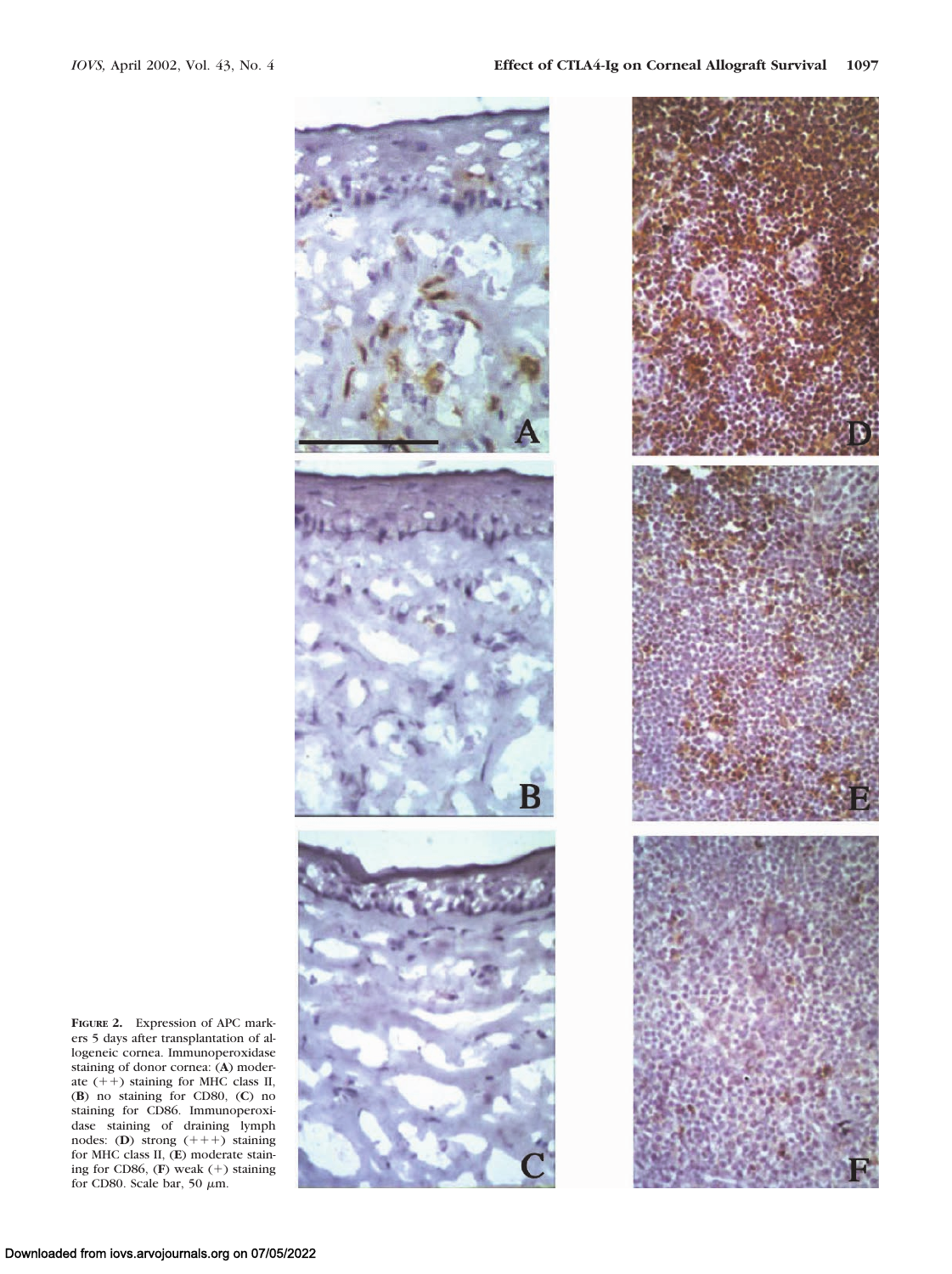

**FIGURE 3.** Functional activity of purified CTLA4-Ig was tested by adding it in a one-way BN-LEW MLR. T-cell proliferation was inhibited in a dosedependent manner. Results are expressed as the mean  $\pm$  SD of triplicate cultures.

# **Administration of CTLA4-Ig**

The effect of donor cornea treatment with CTLA4-Ig before transplantation was examined by incubating excised BN corneas (3.5 mm diameter) for 18 hours at 4°C in culture medium containing CTLA4-Ig  $(0.2, 2, \text{ or } 20 \mu\text{g/mL})$ . Epithelium was gently removed from the central 4.0 mm of donor corneas before incubation with CTLA4-Ig, using a size 21 surgical blade (Swan-Morton, Sheffield, UK), because it was found in preliminary experiments that overgrowth of the endothelial surface by epithelium occurred during the period of culture. Corneas were washed before orthotopic transplantation.

To examine the effect of systemic treatment with CTLA4-Ig, protein was administered to graft recipients by intraperitoneal injection of 100  $\mu$ g (1.5 mL) on day 2 after transplantation and 50  $\mu$ g daily until day 10 (total dose, 500  $\mu$ g). Isotype-matched human IgG (Sigma) was used as a negative control in donor cornea and systemic treatments.

# **Recombinant Adenoviruses**

Recombinant E1-deleted type 5 adenovirus vectors AdCTLA and Ad0 were used in experiments, both kindly provided by Matthew Wood, University of Oxford. AdCTLA incorporates cDNA sequences encoding the extracellular portion of mouse CTLA4 and the hinge,  $CH<sub>2</sub>$ , and  $CH<sub>3</sub>$ domains of human IgG, placed under transcriptional control of the Rous sarcoma virus (RSV) promoter.<sup>22</sup> Ad0 is a null vector control with an E1 deletion but no cDNA insert. Viruses were propagated and purified and the titer quantified in plaque-forming units (PFU), as previously described.<sup>24</sup>

# **Determination of Optimum AdCTLA Concentration for Transduction of Corneal Endothelium and Kinetics of CTLA4-Ig Secretion**

BN corneas were incubated in 200  $\mu$ L 2% fetal calf serum (FCS) in MEM containing various concentrations of AdCTLA or Ad0 for 3 hours at  $37^{\circ}$ C in 5% CO<sub>2</sub>. After incubation, specimens were washed three times with Hanks' balanced salt solution (HBSS). The cornea samples were then maintained in MEM supplemented with 10% FCS, 2 mM L-glutamine, 100 U/mL penicillin, and 0.1 mg/mL streptomycin at 37°C and  $5\%$  CO<sub>2</sub>. Culture medium was changed every 2 days.

# **Adenovirus-Mediated Gene Transfer**

The effect of ex vivo gene transfer to donor cornea before transplantation was examined by incubation of de-epithelialized donor corneas for 3 hours at 37°C in culture medium containing  $5 \times 10^7$  PFU/mL AdCTLA. Corneas were then washed twice and incubated in virus-free culture medium before transplantation. Administration of virus was by injection of 100  $\mu$ L 1  $\times$  10<sup>9</sup> PFU/mL AdCTLA or Ad0 into a tail vein on the first day after transplantation.

## **Statistical Analysis**

Graft survival data were analyzed by Kaplan-Meier test and the Mann-Whitney unpaired nonparametric test. Differences between treatment groups were considered significant if  $P \leq 0.05$ .

## **RESULTS**

# **Expression of CD80 and CD86 mRNA in Cornea and Draining Lymph Nodes**

CD80 mRNA was not detected in normal donor or recipient cornea. Levels of expression were increased, albeit remaining at a low level, 16 hours after grafting in both donor and recipient corneas with similar expression seen at days 3 and 5. CD86 mRNA was constitutively expressed in both central and peripheral cornea, with no detectable change at any time point after transplantation (Fig. 1A). CD80 and CD86 mRNA were constitutively expressed in draining lymph nodes, with no detectable difference after transplantation (Fig. 1B).

# **Immunohistochemical Staining of Corneas and Lymph Nodes**

There was weak staining in corneas for MHC class II but no staining for CD80 or CD86 on day 1 after transplantation and moderate staining for MHC class II with trace staining of CD86 and no staining for CD80 on day 5. Draining lymph nodes were strongly positive only for MHC class II on day 1 and moderately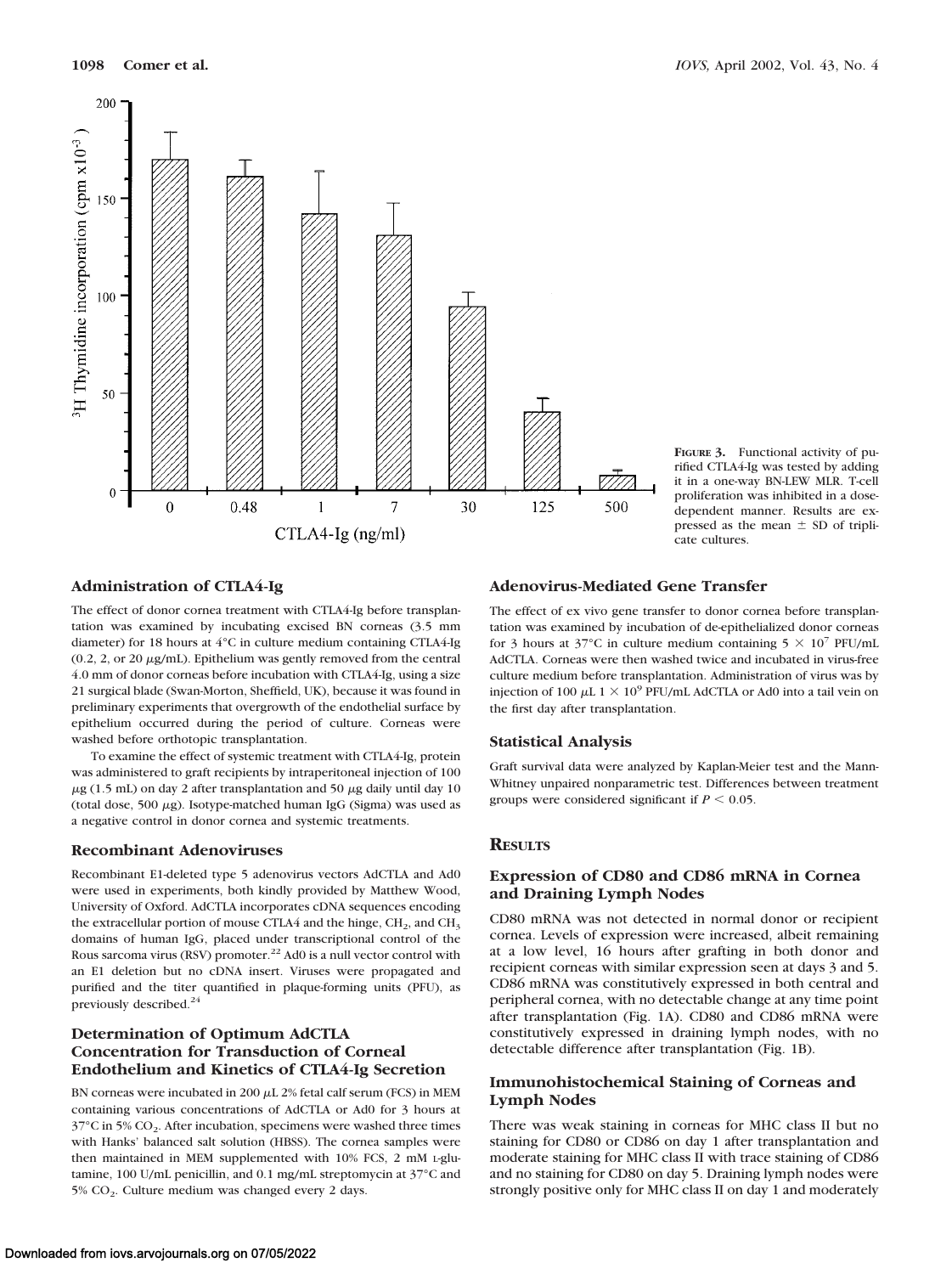

**FIGURE 4.** Corneal allograft survival after administration of CTLA4-Ig. (**A**) Ex vivo treatment of donor cornea with CTLA4-Ig. Donor corneas were incubated with CTLA4-Ig or human IgG before transplantation and assessed daily for signs of rejection. The most significant increase in allograft survival compared with that of control corneas ( $n = 5$ ; MST = 8 days) was found with 2  $\mu$ g/mL CTLA4-Ig ( $n = 6$ ; MST = 14 days). Corneas incubated in 0.2  $\mu$ g/mL or 20  $\mu$ g/mL CTLA4-Ig demonstrated only moderately prolonged survival ( $n = 6$ ; MST = 10 days, both doses). (**B**) Systemic CTLA4-Ig treatment of graft recipient. Prolonged allograft survival was found in the group treated with intraperitoneal CTLA4-Ig ( $n = 6$ ; MST = 13 days,) compared with isotypematched human IgG control grafts ( $n = 5$ ; MST = 8 days). Allografts in untreated recipients consistently underwent rejection at day 9.

positive for CD86 and weakly positive for CD80 on day 5, with no change in class II expression (Fig. 2).

# **Functional Activity of Purified CTLA4-Ig**

As expected, CTLA4-Ig significantly decreased [<sup>3</sup>H]thymidine incorporation by responder cells on day 3 after incubation in a dose-dependent manner (Fig. 3). Concentrations as low as 30 ng/mL reduced proliferation to 50% of that seen in untreated control cultures, confirming the functional activity of CTLA4-Ig.

## **Ex Vivo Donor Cornea or In Vivo Systemic Treatment with CTLA4-Ig**

To examine the effect of local treatment, corneas were incubated in various concentrations of CTLA4-Ig overnight. Those incubated in 2  $\mu$ g/mL CTLA4-Ig had the longest survival as allografts ( $n = 6$ , median survival time [MST] = 14 days,  $P =$ 0.0043) compared with control grafts ( $n = 5$ , MST = 8 days) and those incubated in 0.2  $\mu$ g ( $n = 6$ , MST = 10,  $P = 0.0173$ ) or 20  $\mu$ g/mL (*n* = 6, MST = 10, *P* = 0.0051; Fig. 4A).

In vivo administration of protein to LEW recipients of unmodified BN allografts comprised daily intraperitoneal injections after transplantation, according to a treatment regimen identical with that reported by Turka et al.<sup>25</sup> to prolong survival of BN hearts in LEW recipients (Fig. 4B). Prolonged corneal allograft survival was found in the group treated with CTLA4-Ig  $(n = 6, \text{ MST} = 13, P = 0.0043)$  compared with control grafts ( $n = 5$ , MST = 8).

## **Kinetics of CTLA4-Ig Secretion by AdCTLA-Transduced Corneas**

We have previously shown that adenovirus-mediated gene transfer to excised whole corneas is restricted to the endothe-



**FIGURE 5.** Transduction of donor cornea with adenovirus vector. (**A**) The optimal concentration of AdCTLA for gene transfer was determined by ELISA measurement of the concentration of CTLA4-Ig secreted by transduced corneas 3 days after infection. Transduction efficiency reached threshold levels at  $5 \times 10^7$  PFU/mL AdCTLA. No protein was detected in supernatant from any untransduced or Ad0 transduced corneas. (**B**) To assess the time course of CTLA4-Ig production, corneas were transduced with  $5 \times 10^7$  PFU/mL AdCTLA or Ad0 for 3 hours, washed, and maintained in ex vivo culture for 27 days. Culture supernatants were collected every 2 days and secreted CTLA4-Ig measured by ELISA. Cumulative CTLA4-Ig production continued to 27 days after transduction, with maximal production evident in the first 7 days. Data are cumulative amounts of CTLA4-Ig produced by one representative 3.5-mm diameter BN cornea transduced with AdCTLA and one transduced with Ad0.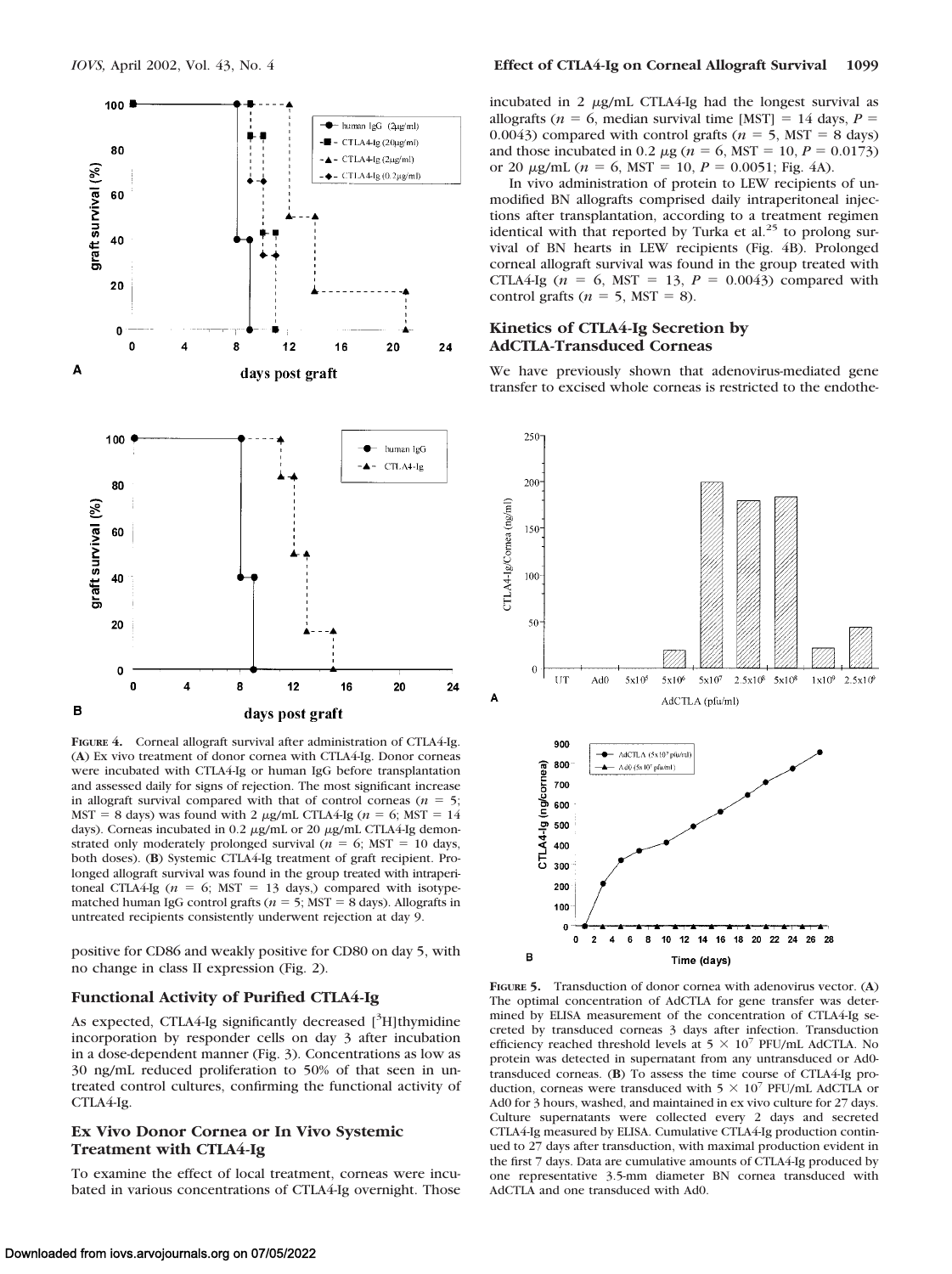lium.24 To identify optimum virus concentrations for production of CTLA4-Ig, secreted CTLA4-Ig in corneal culture supernatant was quantified by ELISA 3 days after corneal incubation with AdCTLA (Fig. 5A). BN corneas transduced with  $5 \times 10^7$ PFU/mL AdCTLA and maintained in ex vivo culture were found to secrete maximal levels of CTLA4-Ig in the first 7 days, and cumulative production continued to 27 days, when the experiment was terminated (Fig. 5B). Adenovirus-derived CTLA4-Ig was demonstrated in an MLR to reduce responder T-cell proliferation in a dose-dependent manner (data not shown).

# **Effect of Intraperitoneal and Topical Adenovirus-Mediated Gene Transfer of CTLA4-Ig on Corneal Allograft Survival**

Gene delivery using an adenovirus vector, either directly to the donor cornea before transplantation or injected intravenously, was compared. BN donor rat corneas transduced ex vivo with  $5 \times 10^7$  PFU/mL AdCTLA survived marginally longer ( $n = 10$ ,  $MST = 10$  days) compared with allografts transduced with Ad0  $(n = 5, \text{ MST} = 9 \text{ days}, P = 0.013; \text{ Fig. 6A}).$  Although statistically significant, this indicates that the effect of topical gene



**FIGURE 6.** Corneal allograft survival after adenovirus-mediated gene transfer of CTLA4-Ig. (**A**) Ex vivo transduction of donor cornea with  $5 \times 10^7$  PFU/mL AdCTLA before transplantation resulted in longer survival than in Ad0-transduced grafts. (**B**) Greater prolongation of graft survival was found after intravenous injection of AdCTLA on day 1 after transplantation. MST in Ad0-treated recipients was identical with that in unmodified control animals (data not shown).

transfer of CTLA4-Ig to the corneal endothelium is not sufficient alone to meaningfully prolong allograft survival, at least in the high-responder BN–LEW donor–recipient strain combination. Significantly longer survival was seen in the group treated with  $1 \times 10^9$  PFU/mL intravenous AdCTLA ( $n = 5$ ; MST = 18) than in the Ad0 group ( $n = 5$ , MST = 9 days,  $P = 0.008$ ; Fig. 6B). All graft recipients in the AdCTLA group demonstrated significant prolongation of allograft survival, with one graft surviving more than 100 days.

## **CTLA4-Ig Concentration in Serum after Intravenous AdCTLA**

After intravenous injection of  $1 \times 10^9$  PFU/mL AdCTLA on day 1 after corneal transplantation, serum CTLA4-Ig was measured by ELISA. In three of the rats tested, CTLA4-Ig diminished to undetectable levels before the onset of rejection. It is of interest that in one of the two other graft recipients, CTLA4-Ig levels remained high at day 45, despite allograft rejection at day 39, indicating that rejection can occur in the presence of CTLA4-Ig levels sufficiently high to block CD28/B7 costimulation (Fig. 7A). Serum containing CTLA4-Ig from a rat administered intravenous AdCTLA significantly decreased the T-cell proliferation in an MLR to less than 50% of that in control animals at 125 ng/mL CTLA4-Ig and to 10% at 500 ng/mL (Fig. 7B). This suggests that CTLA4-Ig circulating in the peripheral blood of graft recipients after intravenous AdCTLA administration is active and capable of prolonging allograft survival. The variability in serum CTLA4-Ig levels may reflect a difference in the immunogenic response of the host to the virus gene products, with prolonged expression being due to inhibition of antiadenovirus immune responses by CTLA4-Ig itself, as has been reported in a previous study.26

#### **DISCUSSION**

In this study we compared administration of CTLA4-Ig as a protein and as cDNA, using a recombinant viral vector. We compared the effect of both regimens on corneal graft survival after topical and intraperitoneal delivery. We first examined the expression of CD80 and CD86 costimulatory molecules after corneal transplantation. RT-PCR analysis showed increased expression of CD80 mRNA within the recipient and donor cornea immediately after transplantation. This probably reflects an influx of  $CD80<sup>+</sup>$  APCs in response to surgical trauma, because it was seen in both syngeneic and allogeneic grafts. CD86 expression was detected constitutively within the cornea, presumably in intraepithelial Langerhans cells. Differences in timing of expression of CD80 and CD86 may play an important role in allograft rejection.27 On the one hand, the constitutive expression of CD86 suggests that it participates in initiating an immune response, thus playing an important role in determining whether a T cell contributes to an immune response or becomes anergic. On the other hand, CD80, which is expressed later, may serve to amplify or regulate the immune response.28 Although we cannot exclude some changes in CD80–CD86 expression within the draining lymph nodes after transplantation, the high constitutive expression of CD80– CD86 molecules made such alterations difficult to detect.

Although CD80 and CD86 mRNA were detectable in cornea 16 hours after transplantation, neither CD80 nor CD86 protein was detectable on day 1, and only a trace amount of CD86 was detectable on day 5 after transplantation. It is likely that this reflects both the low level of early expression of CD80 and CD86 in the cornea after transplantation and also that, even in lymphoid tissue, a highly sensitive immunohistochemical technique is required to detect expression.29 Overall, both CD80 and CD86 mRNA and protein expression was greater in the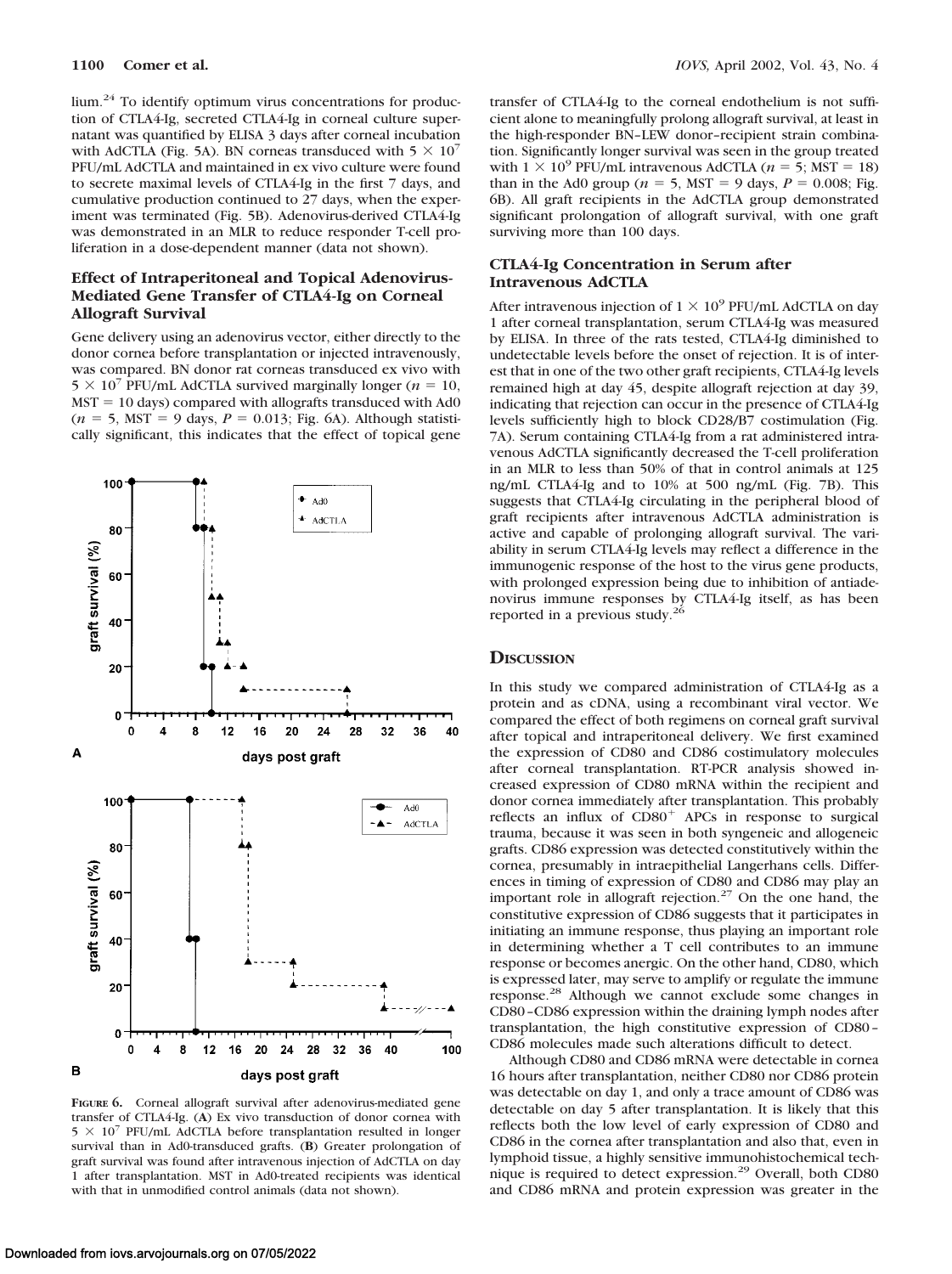**FIGURE 7.** CTLA4-Ig in serum after intravenous adenovirus-mediated gene transfer. (A) AdCTLA  $1 \times 10^9$ PFU/mL was injected on day 1 after corneal transplantation. Serum samples were collected at the indicated times and CTLA4-Ig quantified by ELISA. Concentrations declined to below the level of detection at the onset of rejection (days 17, 18, and 18, respectively) in rats 1, 2 and 3. In rats 4 and 5, levels remained high, and both had significantly longer allograft survival (39 and more than 100 days, respectively). CTLA4-Ig was undetectable after Ad0 injection. *Symbols* are shown with the subject number of each rat. (**B**) Biological activity of adenovirus-derived CTLA4-Ig in serum was determined by MLR. Diluted serum from a rat treated with  $1 \times 10^9$  PFU/mL intravenous AdCTLA after transplantation was added to a BN-LEW MLR. [ 3 H]Thymidine incorporation of responder cells on day 3 after incubation was significantly decreased in a dose-dependent manner, compared with control subjects. This indicates that CTLA4-Ig detected by ELISA in the peripheral blood of graft recipients after intravenous AdCTLA administration was biologically active. Results are expressed as the mean SD of triplicates.



cervical draining lymph nodes than in the cornea after transplantation. This finding suggests that after transplantation T-lymphocytes are more likely to become activated through CD28 signaling in the draining lymph nodes than in the cornea itself.

One of the most striking findings is that corneal allograft survival was only moderately prolonged after systemic treatment with CTLA4-Ig. This has been observed in other animal models of corneal transplantation.<sup>14,15</sup> We used the same BN-LEW strain combination and treatment regimen that has been shown to markedly prolong cardiac allograft survival.<sup>25</sup> The result suggests that use of systemic treatment with CTLA4-Ig to block costimulation through CD28 is of less benefit in transplantation of cornea than of solid organs. There are several unique features of corneal transplantation that may be relevant to this. The first is that corneal allograft rejection is dominated by the indirect pathway of allorecognition,<sup>30,31</sup> because donor cornea is relatively devoid of dendritic cells, which express CD80 and CD86 molecules. However, as even in cardiac transplantation the indirect pathway is a component of allorecognition, and in addition there is no reason to suppose that CTLA4-Ig would not have an effect on the costimulatory molecules of the infiltrating recipient APCs that initiate the indirect pathway, it seems unlikely that this is the explanation. It may be that the reformation of the blood–aqueous barrier soon after transplantation excludes protein from the graft, thus reducing its effectiveness. However, this was not the case when the CTLA4-Ig was administered as an adenoviral construct.

Graft survival was prolonged when CTLA4-Ig was administered topically. This suggests that anatomic considerations may be important. However, the maximal benefit was seen with an intermediate dose of the fusion protein  $(2 \mu g/mL)$ , with higher and lower concentrations being less effective. A reason for the lesser effect on graft survival at the higher concentration of CTLA4-Ig may be inhibition of CD80–CD86's engagement with the negative regulator CTLA-4 at this dose.

Other groups have failed to see any benefit, either of topical CTLA4-Ig administration in mice (after subconjunctival injec- $\text{tion}$ <sup>14</sup> or of incubation of rabbit corneas in the fusion protein before transplantation.<sup>15</sup> The latter investigators, however,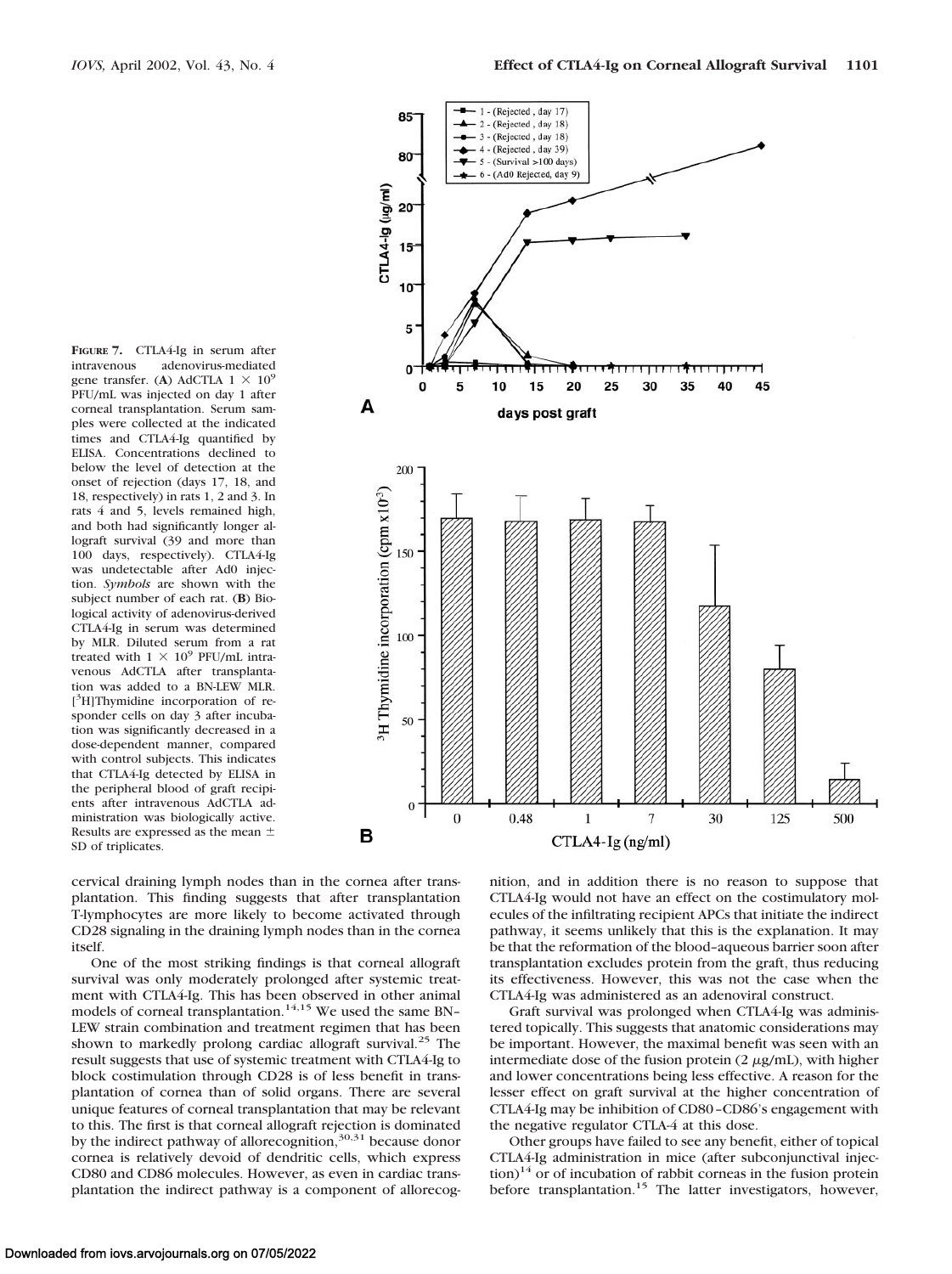saw prolonged survival if the corneas were transplanted into a vascularized recipient corneal bed, which confers a higher risk of rejection. The absence of effect on graft survival may be related to the large size of the CTLA4-Ig molecule (100–200 kDa) hindering penetrance through the tight junctions of the corneal epithelium.32,33 In our experiments, we removed the epithelium, which may enhance, to some extent, diffusion of protein into the corneal stroma.

A single intravenous administration of adenovirus encoding CTLA4-Ig had a much more pronounced effect on allograft survival than topical administration, with all allografts surviving longer than null vector control grafts and one graft surviving more than 100 days. Expression of the virus-derived protein is most likely to occur in the liver. $34$  As reported by Guillot et al.,35 we detected high levels of active protein in the serum of animals. It is interesting that in some recipients, rejection was seen even in the face of circulating CTLA4-Ig, at high enough levels to block an MLR. This suggests that either the protein is unable to reach the appropriate anatomic site or that there is a CD28-independent costimulatory pathway that operates during corneal allograft rejection. Notwithstanding, we assume that the improvement in survival after cDNA administration, when compared with protein administration, is as a result of sustained high-level production of the molecule.

Topical administration of the cDNA had a lesser effect on graft survival. Levels of fusion protein produced in this way are lower and may not be high enough to be effective. In addition, insufficient protein may reach draining lymph nodes, where costimulatory interaction of APCs and T cells would be expected to take place. Finally, there may be toxic or proinflammatory effects of virus infection that are deleterious to graft survival. Differential survival of Ad0-infected corneas would to some extent control for such virus-specific effects, but we have reported this finding in a rabbit model of corneal grafting.<sup>36</sup> However, in experiments not described herein, we exposed rat corneas to the same concentrations of adenovirus used in the reported experiments, and no toxic effect on the endothelium was found, although higher concentrations (1  $\times$  10<sup>9</sup> PFU/mL) showed marked cytopathogenicity. The use of less immunogenic, possibly nonviral, vectors may be necessary if topical pretransplantation modification of the donor cornea is to be effective.

In summary, we have demonstrated the capacity of the CTLA4-Ig fusion protein to prolong corneal allograft survival by treatment of either the recipient in vivo or the donor tissue ex vivo before grafting. Although the effect of systemic treatment with intraperitoneally administered protein on graft survival was less than that reported in vascularized organ allografts, corneal graft survival was significantly prolonged after a single administration of viral vector expressing CTLA4-Ig. This genebased therapeutic strategy is highly attractive, because it demonstrates the persistence of gene expression without the need for repeated administration. Further studies on genes encoding CTLA4-Ig in less immunogenic vectors $37$  and possibly in combination with other costimulation-blocking constructs hold considerable promise.

#### *References*

- 1. Price FW Jr, Whitson WE, Collins KS, Marks RG. Five year corneal graft survival: a large, single-center patient cohort. *Arch Ophthalmol.* 1993;111:799–805.
- 2. Williams KA, Muehlberg SM, Lewis RF, Coster DJ. How successful is corneal transplantation? A report from The Australian Corneal Graft Register. *Eye*. 1995;9:219–227.
- 3. Marrack P, Kappler J. The T cell receptor. *Science.* 1987;238:1073– 1079.
- 4. Linsley PS, Brady W, Grosmaire L, Aruffo A, Damle NK, Ledbetter JA. Binding of the B cell activation antigen B7 to CD28 costimulates

T cell proliferation and interleukin 2 mRNA accumulation. *J Exp Med.* 1991;173:721–730.

- 5. Walunas TL, Lenschow DJ, Bakker CY, et al. CTLA-4 can function as a negative regulator of T cell activation. *Immunity* 1994;1:405– 413.
- 6. Krummel MF, Allison JP. CD28 and CTLA-4 deliver opposing signals which regulate the response of T cells to stimulation. *J Exp Med.* 1995;182:459–465.
- 7. Schwartz RH. A cell culture model for T lymphocyte clonal anergy. *Science.* 1990;248:1349–1356.
- 8. Wallace PM, Rodgers JN, Leytze GM, Johnson JS, Linsley PS. Induction and reversal of long-lived specific unresponsiveness to a Tdependent antigen following CTLA4Ig treatment. *J Immunol.* 1995;154:5885–5895.
- 9. Lin H, Bolling SF, Linsley PS, et al*.* Long-term acceptance of major histocompatibility complex mismatched cardiac allografts induced by CTLA-4Ig plus donor-specific transfusion. *J Exp Med.* 1993;178: 1801–1806.
- 10. Sayegh MH, Akalin E, Hancock WW, et al. CD28–B7 blockade after alloantigenic challenge in vivo inhibits Th1 cytokines but spares Th2. *J Exp Med.* 1995;181:1869–1874.
- 11. Matsumura Y, Zuo XJ, Prehn J**,** et al. Soluble CTLA4Ig modifies parameters of acute inflammation in rat lung allograft rejection without altering lymphocytic infiltration or transcription of key cytokines. *Transplantation.* 1995;59:551–558.
- 12. Lenschow DJ, Zeng Y, Thistlewaite JR, et al. Long-term survival of xenogeneic pancreatic islet cell grafts induced by CTLA4Ig. *Science.* 1992;257:789–792.
- 13. Steurer W, Nickerson PW, Steele AW, Steiger J, Zheng XX, Strom TB. Ex vivo coating of islet cell allografts with murine CTLA4/Fc promotes graft tolerance. *J Immunol.* 1995;155:1165–1174.
- 14. Hoffman F, Zhang EP, Wachtlin J. Inhibition of corneal allograft reaction by CTLA4-Ig. *Graefes Arch Clin Exp Ophthalmol.* 1997; 235:535–540.
- 15. Gebhardt BM, Hodkin M, Varnell ED, Kaufman HE. Protection of corneal allografts by CTLA-4 Ig*. Cornea.* 1999;18:314–320.
- 16. Williams KA, Coster DJ. Penetrating corneal transplantation in the inbred rat: a new model. *Invest Ophthalmol Vis Sci.* 1985;26:23– 30.
- 17. Larkin DFP, Calder VL, Lightman SL. Identification and characterisation of cells infiltrating the graft and aqueous humour in rat corneal allograft rejection. *Clin Exp Immunol.* 1997;107:381–392.
- 18. King WJ, Comer RM, Hudde T, Larkin DFP, George AJT. Cytokine and chemokine expression kinetics after corneal transplantation. *Transplantation.* 2000;70:1225–1233.
- 19. Meagher L, Mahiouz D, Sugars K, et al. Measurement of mRNA for E-selectin, VCAM-1 and ICAM-1 by reverse transcription and the polymerase chain reaction. *J Immunol Methods.* 1994;175:237– 246.
- 20. Bouaboula M, Legoux P, Pessegue B, et al. Standardization of mRNA titration using a polymerase chain reaction method involving co-amplification with a multispecific internal control. *J Biol Chem.* 1992;267:21830–21838.
- 21. Lane P, Gerhard W, Hubele S, Lanzavecchia A, McConnell F. Expression and functional properties of mouse B7/BB1 using a fusion protein between mouse CTLA4 and human gamma 1. *Immunology.* 1993;80:56–61.
- 22. Oral HB, Larkin DFP, Fehervari Z, et al. Ex vivo adenovirus-mediated gene transfer and immunoregulatory protein production in human cornea. *Gene Ther.* 1997;4:639–647.
- 23. Ramirez F, Silva A. Glucocorticoids enhance concanavalin A-induced mitogenic response through the inhibition of nitric oxide production. *Immunology.* 1997;90:66–73.
- 24. Larkin DFP, Oral HB, Ring CJA, Lemoine NR, George AJT. Adenovirus-mediated gene transfer to the corneal endothelium. *Transplantation.* 1996;61:363–370.
- 25. Turka LA, Linsley PS, Lin H, et al. T-cell activation by the CD28 ligand B7 is required for cardiac allograft rejection in vivo. *Proc Natl Acad Sci USA.* 1992;89:11102–11105.
- 26. Olthoff KM, Judge TA, Gelman AE, et al. Adenovirus-mediated gene transfer into cold-preserved liver allografts: survival pattern and unresponsiveness following transduction with CTLA4-Ig. *Nat Med.* 1998;4:194–200.